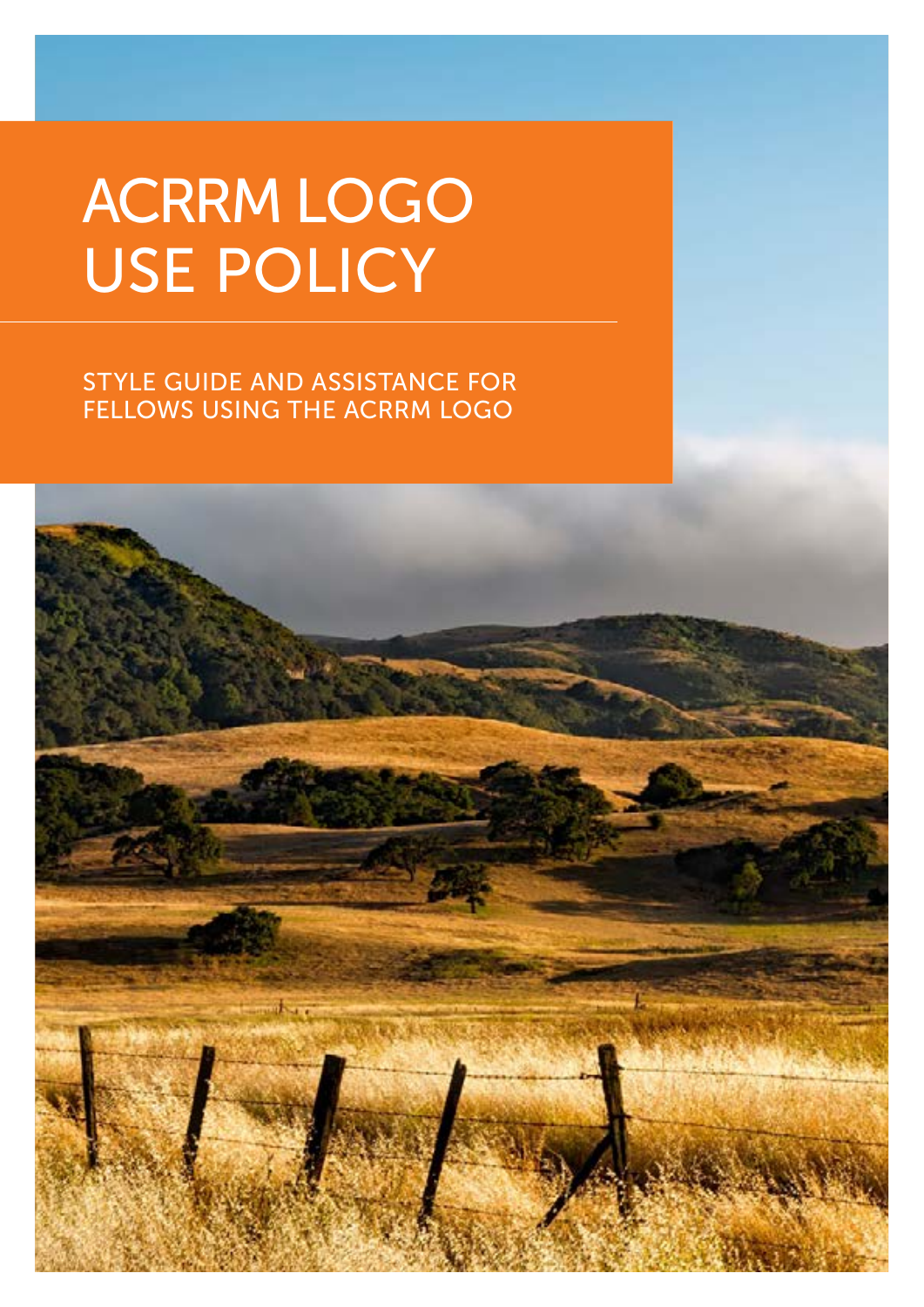## You're invited to use the ACRRM logo

The completion of Fellowship through the Australian College of Rural and Remote Medicine (ACRRM) is a milestone that deserves acknowledgment. We recognise that our members bring our organisation to life, which is why we invite those who have achieved Fellowship status to use the College logo on all collateral relating to their medical correspondence and communication.

Please carefully review this policy document before using the logo. Advice on how to apply the logo can be found on page 5.

### What you are agreeing to

You agree to the acceptable use of the ACRRM logo as detailed in this document. You will not alter the logo in any way to suit your collateral.

You understand the College will maintain the right to revoke the use of the logo if it feels that the use is not in ACRRM's best interest.

You acknowledge that the College will also reserve the right to update the College logo and the guidelines for use from time to time, and that you will be notified of those changes.

### How ACRRM will monitor usage

Should you choose to use the logo, you will be asked to send through a minimum of 1 (one) example of your collateral for perusal to ensure it is being used correctly. We may seek your permission to display a copy of your collateral on the website to demonstrate the correct use to other Fellows.

The membership team in conjunction with the marketing team will conduct a random sampling check of no more than 10% of the Fellows utilising the logo each year. This will be done by examining the list of those members that have accepted the terms of use, requesting a copy or photograph of their usage, and measuring it against the guidelines. Should you be chosen for this random check, you will be contacted via phone and/or email.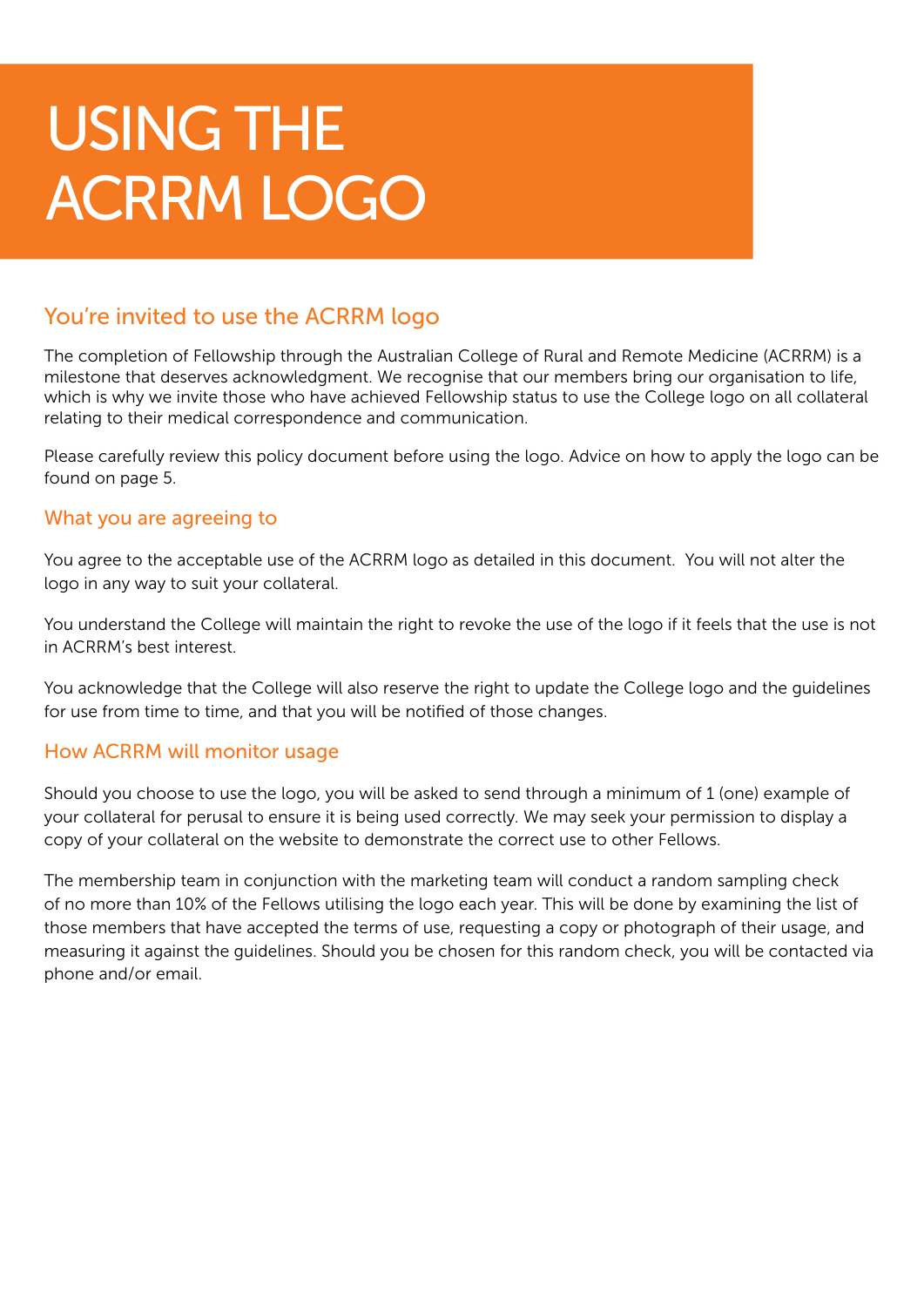### Identifying misuse of the logo

Through the annual checks, misuse will be identified as, but not limited to:

- incorrect colour application
- logo mark and logo type position flipped
- wrong logo type on wrong collateral
- logo mark without logo type
- logo visually distorted
- rotated logo
- Pprsonal initials within logo space
- overlapped logo with shapes and photos
- logo associated with vulgar, obscene, indecent or unlawful material
- using old versions of the supplied logos
- photoshopping or in any way modifying the supplied logo to suit personal needs.

On occasions, another member may report a misuse of a logo or misrepresentation and this will be followed up using the same process of monitoring.

### How ACRRM will revoke the logo should it be misued

If a Fellow is found to have misused the ACRRM logo, the College will seek correction of use in the first instance and provide support to check and approve future artwork. Should the member be unwilling to make the necessary changes to the logo, they will be issued with an email advising that their permission for use has been revoked and they are to remove all logos within 30 days of the letter date of issue. Should the member fail to comply with the request, a further letter will be sent requesting acknowledgement of the revocation and rectification requirements. The letter is to be sent by registered post and tracked with a follow up phone call if required.

### Revocation post-membership lapse or cancellation

If a Fellow should fail to renew their annual membership, cancel their membership, resign, retire or otherwise be de-registered, the immediate cessation of use will apply. This will be contained in the updated cancellation / lapse / resignation confirmation correspondence stipulating the request to remove all use of the ACRRM marks and language including post-nominals.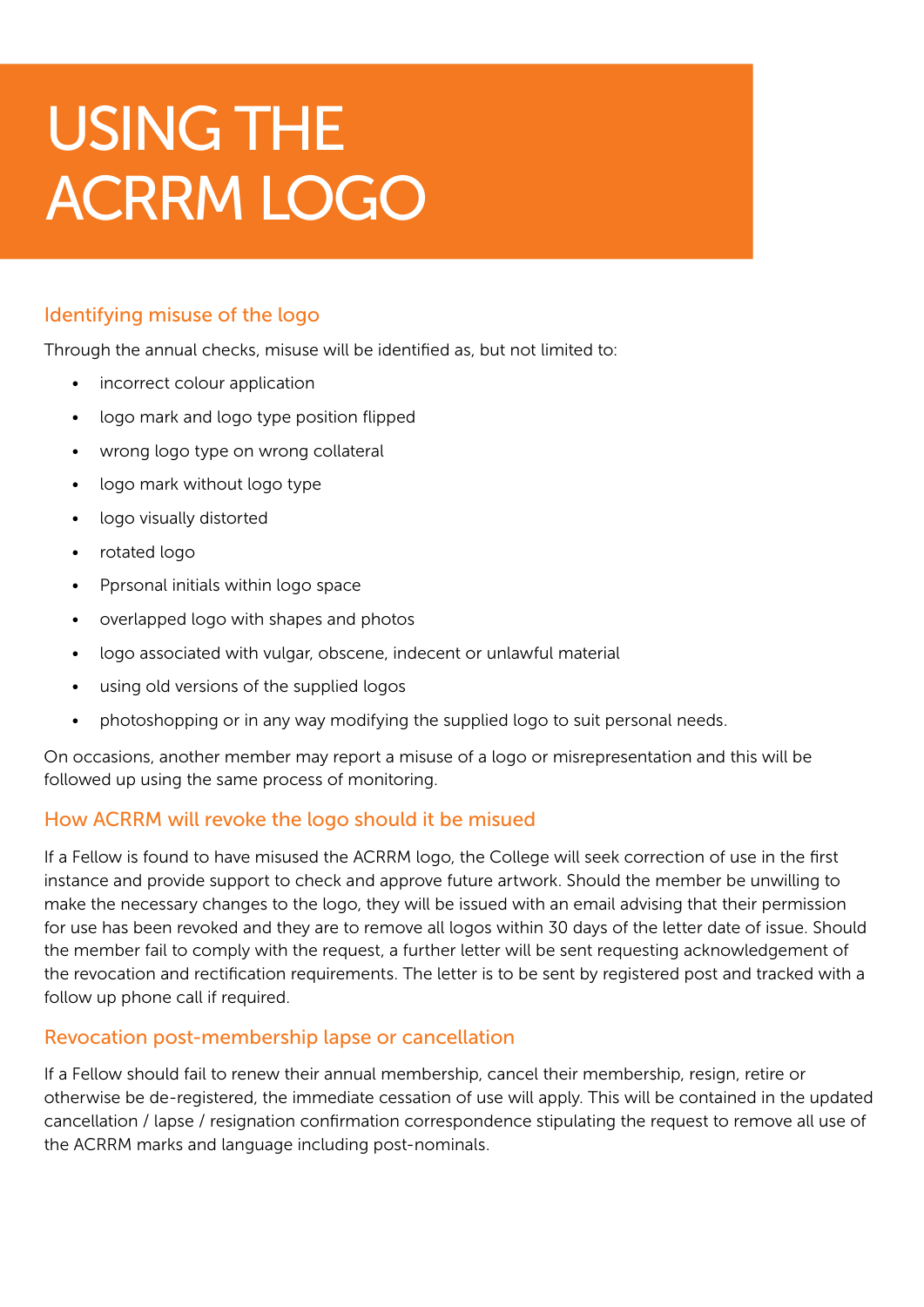#### Where to use the logo

These logos will be available for use on approved collateral such as:

- email signatures
- business cards
- letter heads
- office signage
- other official communication.

#### How to access the logo

You can find these logos in the member login section of the ACRRM website.

If you would like any assistance in using the logo, please contact our team on marketing@acrrm.org.au or 1800 223 226.